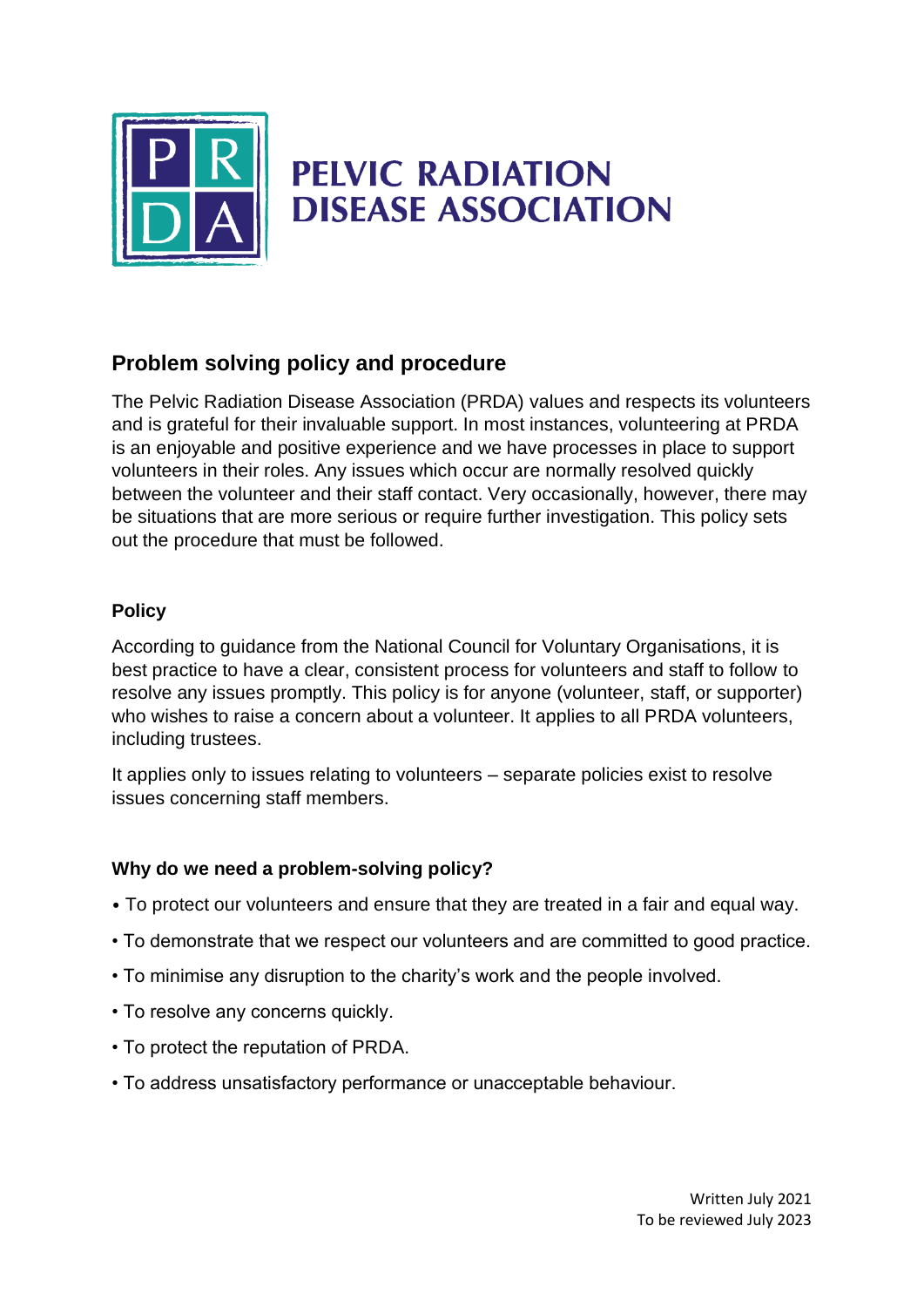#### **Procedure**

If you are aware of an issue with a volunteer's performance or behaviour, you should discuss the situation with your staff contact. If a volunteer is uncomfortable discussing an issue with their staff contact, then they can contact one of the PRDA Board of Trustees (details are available on the website [Trustees and Patrons -](https://www.prda.org.uk/about-prda/trustees-and-patrons/) [PRDA\)](https://www.prda.org.uk/about-prda/trustees-and-patrons/)

Where extreme unacceptable behaviour is reported or suspected, PRDA would suspend the volunteer immediately while the allegations are investigated. If this is the case, please refer to the section on Suspension on page 4. An appendix is attached to this document giving examples of what would be considered extreme unacceptable behaviour.

#### **Informal discussion**

It is always best to try and resolve any issues informally and quickly by having a discussion. This discussion should be open, honest, and objective and all information should be treated confidentially. The volunteer should be fully informed about the issue by their staff contact and every attempt should be made to resolve a concern at this stage. The staff contact will ensure that:

- the meeting takes place as soon as possible
- the meeting takes place on neutral ground
- the volunteer is allowed sufficient time to talk and to give their perspective
- workable solutions are discussed, and they are clearly understood by both sides
- every effort should be made to ensure the discussion is calm and has a positive focus

• the discussion covers challenges the volunteer is creating by their action or inaction, and there needs to be a fair right to reply for the volunteer

• any actions are agreed, and a time is arranged to review the actions within 14 days of the meeting

• any notes resulting from the meeting are typed up and the volunteer is provided with a copy in advance of a follow-up meeting.

It may be necessary to have several review meetings if initial solutions are unsuccessful and other alternatives are identified. It is important to ensure both sides have agreed any outcomes. The meetings are also an opportunity to identify further support or training for a volunteer. In addition, if volunteers are finding it difficult to carry out their role, are feeling unfulfilled or their needs have changed, then an alternative role might be more appropriate.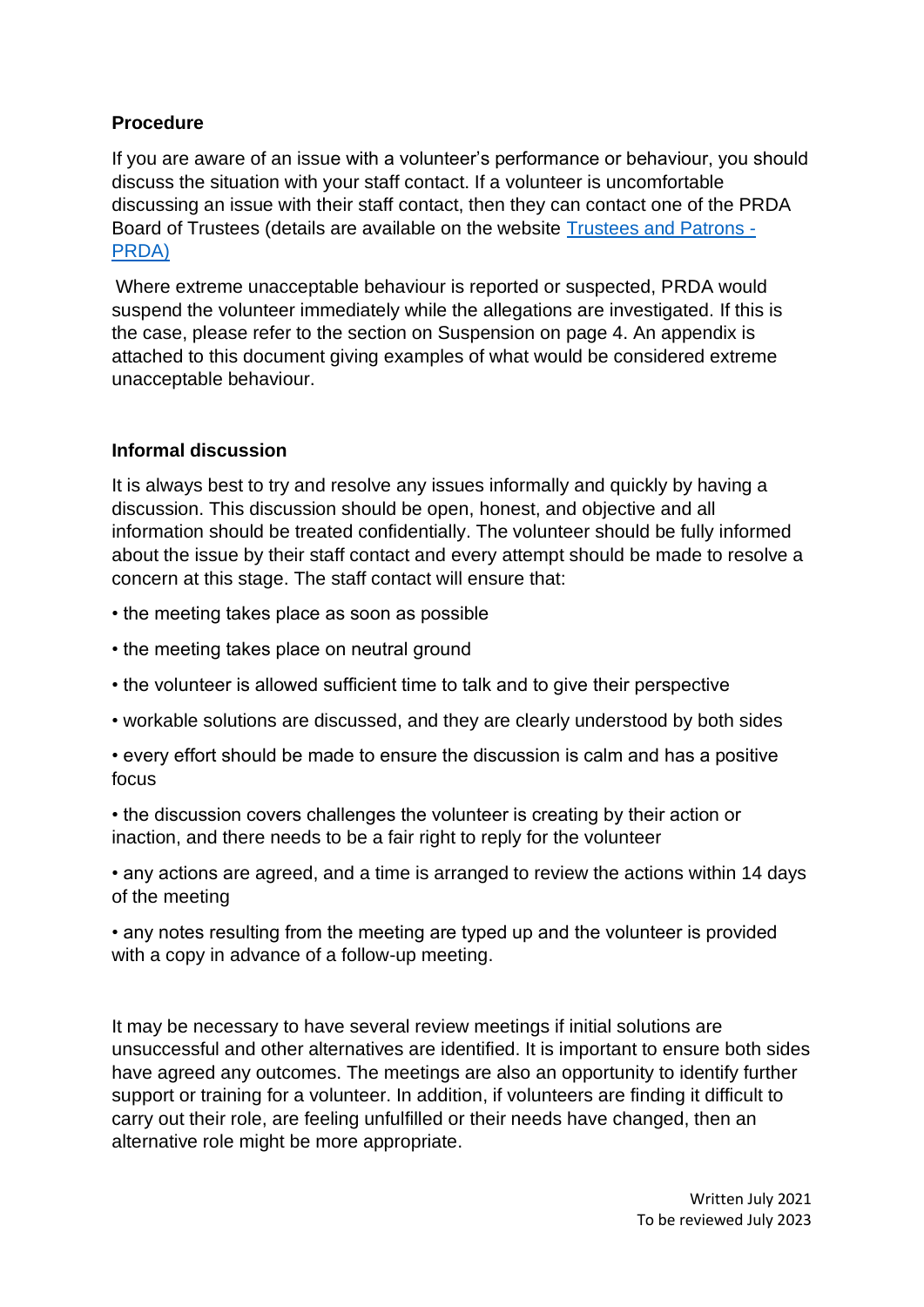#### **Development meeting**

If there is no improvement in the volunteer's behaviour or performance or a concern is not resolved, or if the original concern is serious, then the volunteer should be invited to a development meeting with their staff contact (or another member of staff/ volunteer, if appropriate). The volunteer can bring someone along to support them at the meeting if they wish. At this stage, the Board of Trustees should be informed of the issue. Where mitigating circumstances may have contributed to a situation, they should be discussed at this point and could be taken into consideration. The volunteer's staff contact should:

• write to the volunteer inviting them to the meeting

• ensure the volunteer receives a written explanation of the issue along with a copy of the charity's Problem-solving policy

• send the volunteer a copy of the role description for their role and any documents detailing expectations or boundaries, including volunteer agreement, confidentiality agreement or role specific arrangements that you may refer to during the discussion

• ensure the volunteer is given enough time to prepare (a minimum of five working days) while also ensuring the meeting takes place as soon as possible

• allow the volunteer access to any relevant information relating to the concern

• ensure any workable solutions are discussed and clearly understood by both sides

• take notes during the meeting and suggest that the volunteer (or their companion) does too

• agree what actions are required to resolve the issue satisfactorily and arrange a suitable time to review the actions

• discuss clearly the next steps should the agreed actions not be met

If the meeting does not result in a plan or action points being agreed, then consider whether the volunteer should be suspended temporarily from volunteering for the charity for a specified period to allow for further investigation.

#### **Development letter**

If the issue is not resolved satisfactorily within the agreed timeframe, then the volunteer's staff contact will consult with the Board of Trustees and will send a letter to the volunteer. The letter should explain:

• what was discussed during the development meeting

• the steps or improvements the volunteer is expected to make within a certain period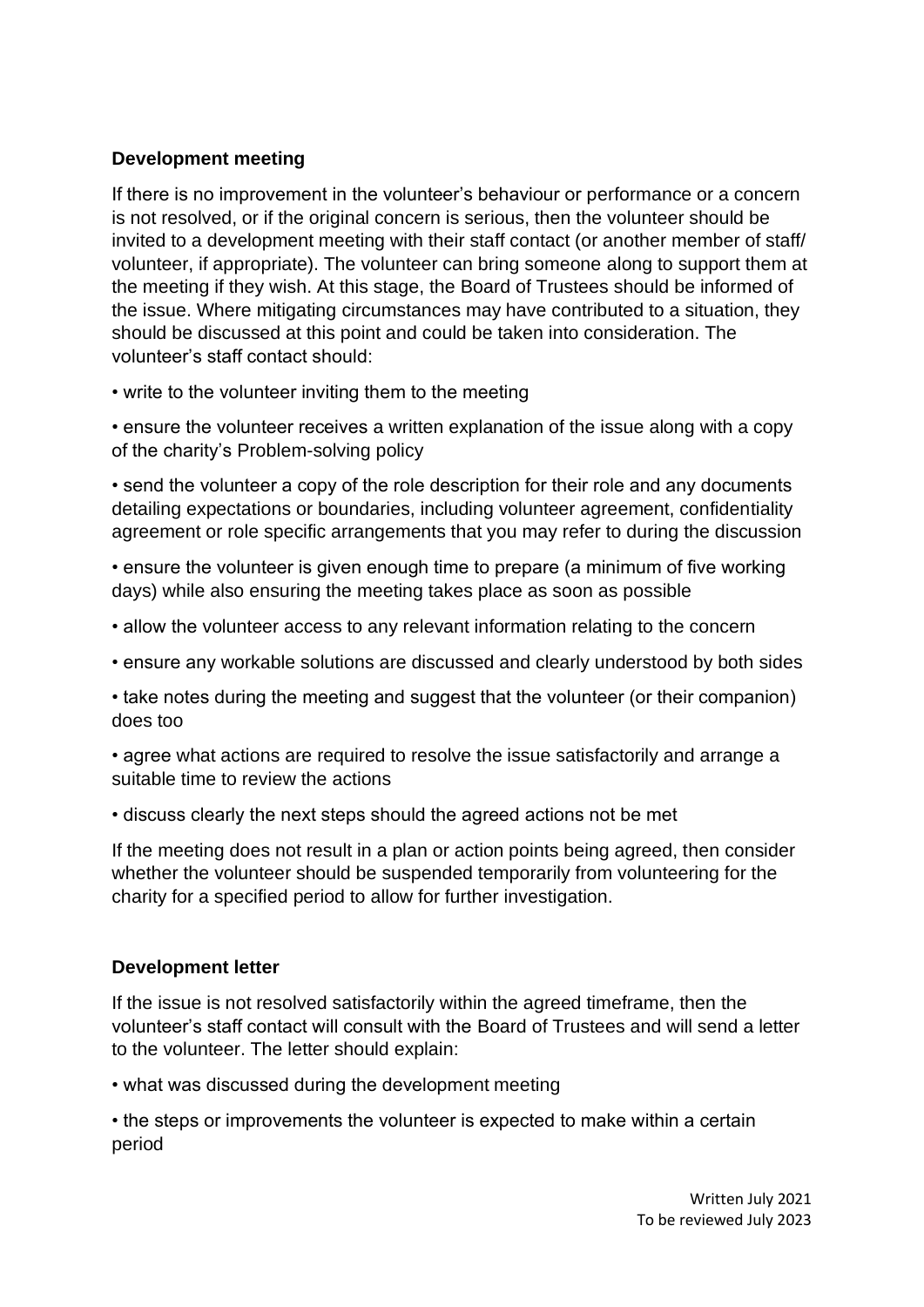There will be a review period of between three to six months (to be agreed by both sides) after the letter is sent. If the volunteer does not agree to the next steps outlined in the letter, then they may have their volunteering role withdrawn from them.

#### **Suspension from volunteering**

In some situations, PRDA may temporarily suspend a volunteer from their role. This will allow PRDA time to investigate the allegations thoroughly and establish the facts. It should not be considered as confirmation of any wrongdoing. The decision to suspend a volunteer can only be made by the Board of Trustees and the volunteer will be notified of this decision in writing. If an act of extreme unacceptable behaviour is suspected, then PRDA may suspend a volunteer immediately while an investigation is carried out. Depending on the nature of the concern, an external investigation may have to take place. In most cases this will not be necessary but will apply where the police or another external agency has a statutory duty to investigate – for example, theft, fraud, or allegations of abuse. If a volunteer or staff member is concerned about the safety of anyone connected with the charity, they should refer to PRDA's Safeguarding policy.

An appendix is attached to this document giving some examples of what would be considered unacceptable and extreme unacceptable behaviour.

#### **Dismissing a volunteer**

If there is no further improvement in performance or change in behaviour after the agreed review period set out in the development letter, then the volunteer will be dismissed from the charity.

The final decision to let a volunteer go can only be made by the Board of Trustees. Written confirmation of the situation explaining why the volunteer has been dismissed will be sent to the volunteer.

Dismissal procedures for trustees will follow the process outlined in the charity's constitution.

#### **Appeals**

If a volunteer is unhappy with the decision to dismiss them from their role, then they can appeal in writing within 14 days to the Board of Trustees, stating the reason for their appeal. An appeal meeting to take place within 14 days of the appeal letter being received. Each situation will be examined thoroughly and depending on the circumstances, the Trustees may appoint a panel to hear the appeal. The volunteer who has been dismissed can bring someone along to support them at the meeting.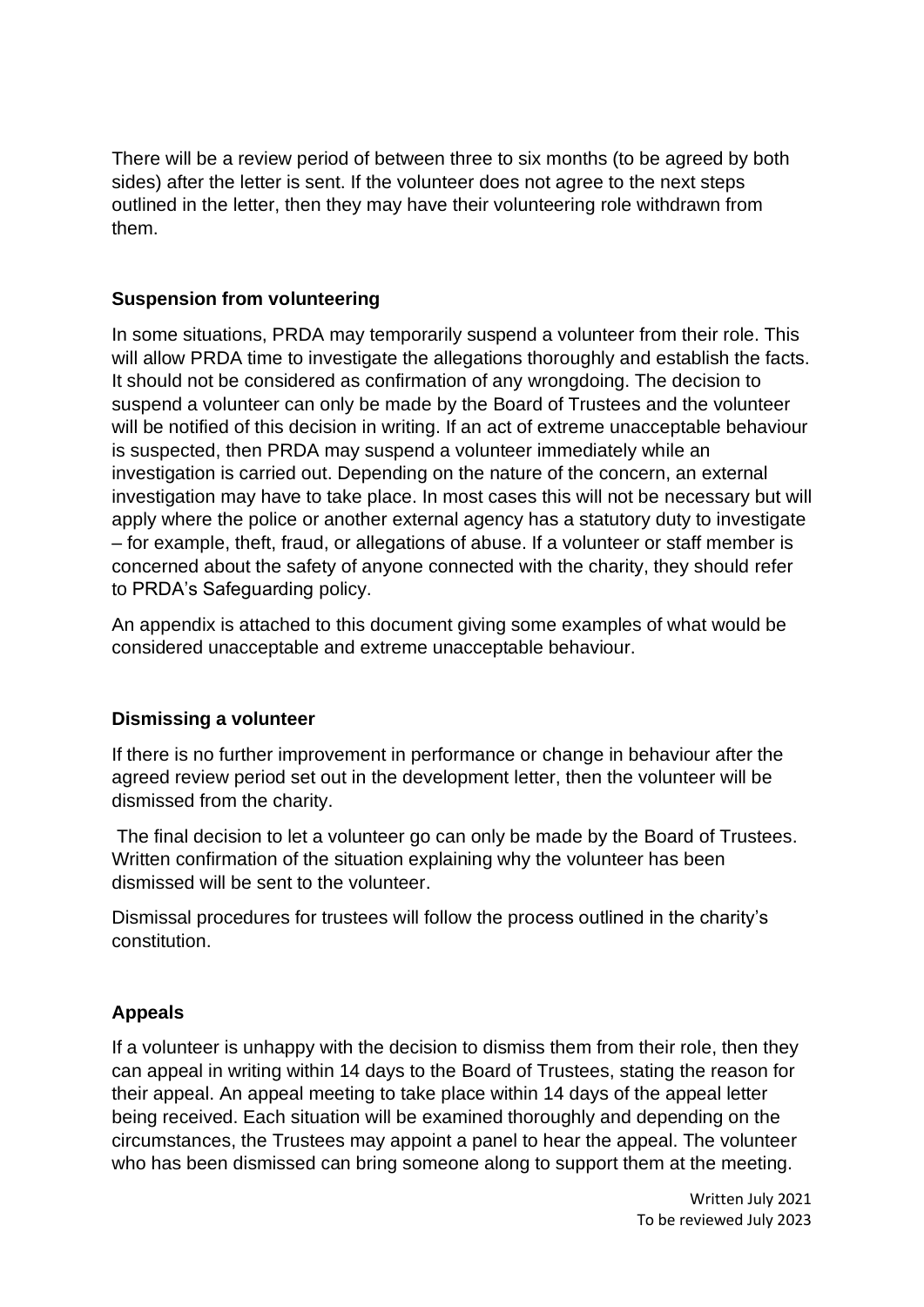The panel who hears the appeal will inform the volunteer of the decision in writing. This decision is final, and no further appeal will be considered.

## **Appendix**

#### **Unacceptable behaviour**

The following are examples of unacceptable behaviour, which may result in further action being taken:

• Unsatisfactory performance or failure to carry out reasonable volunteering activities as requested by the volunteer's staff contact or expected as part of their role

- Acting outside of a role description
- Using inappropriate language that could be deemed offensive
- Unhelpful or discourteous behaviour towards others
- Not following PRDA's policies, procedures, values, or rules

#### **Extreme unacceptable behaviour**

If it is felt that a volunteer has committed an act of extreme unacceptable behaviour, then the volunteer is usually dismissed from the charity.

Extreme unacceptable behaviour may include the following:

- Theft, fraud, dishonesty, or deliberate falsification of PRDA's documents.
- Violence or assault, abusive or offensive behaviour towards others

• Serious or repeated failure to comply with the charity's policies and procedures, regulations, or rules

- Malicious damage to charity property or an individual's property
- Serious breach of confidence
- Any violation of the charity's Safeguarding policy
- Acts of sexual or racial abuse, discrimination, bullying or harassment
- Being unfit for the role because of alcohol or illegal drugs
- Misuse of the charity's name

• Inappropriate or unauthorised contact with the media including social media (e.g., Facebook, Twitter).

• Conviction of a criminal offence relevant to the volunteer's role

• Failing to follow Health and safety policy, guidelines, or legislation and/or failing to report concerns affecting the health, safety, or welfare of others